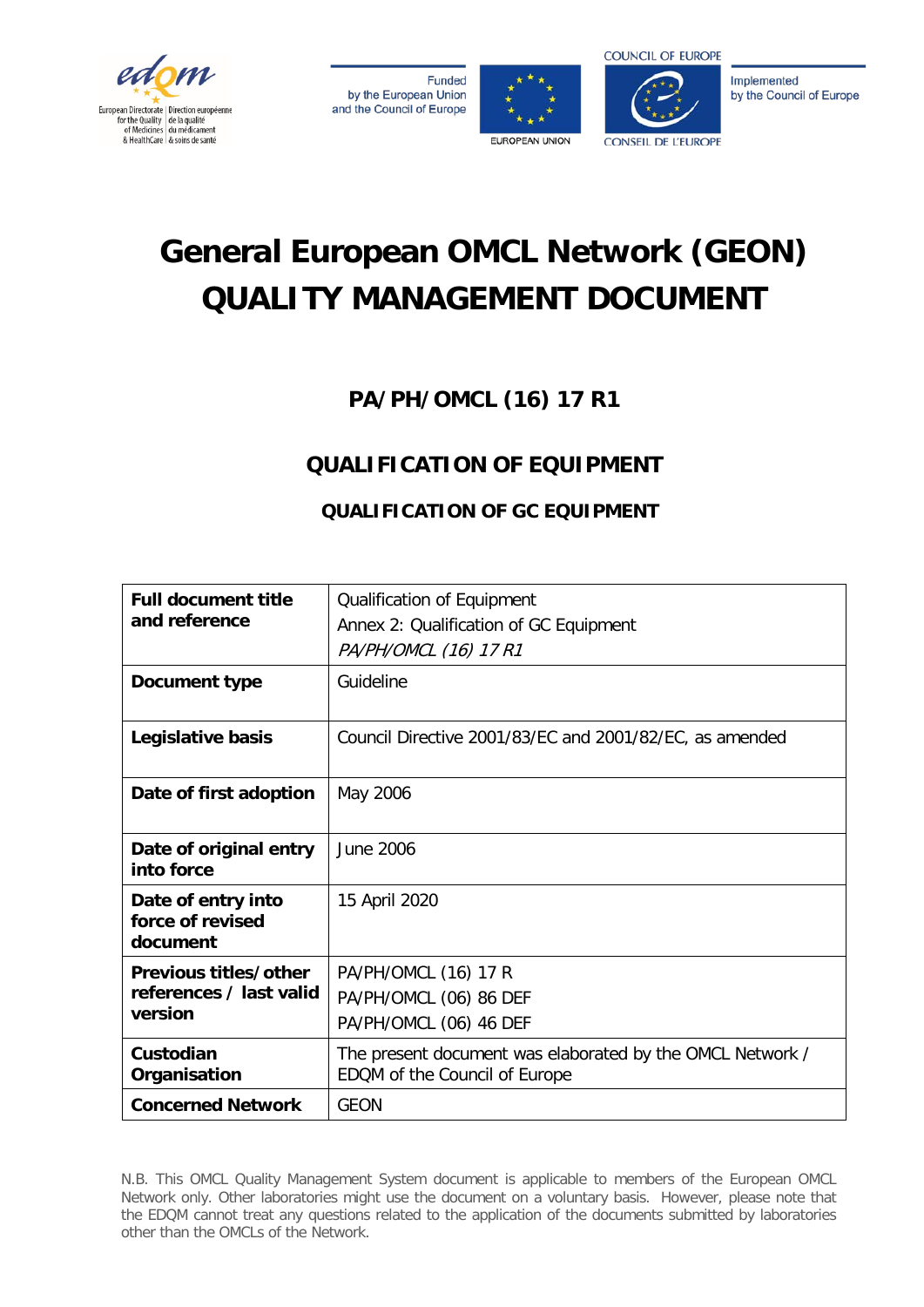# **ANNEX 2 OF THE OMCL NETWORK GUIDELINE "QUALIFICATION OF EQUIPMENT"**

# **QUALIFICATION OF GC EQUIPMENT**

Note: Mandatory requirements in this annex are defined using the terms "shall" or "must". The use of "should" indicates a recommendation. For these parts of the text other appropriately justified approaches are acceptable. The term "can" indicates a possibility or an example with non-binding character.

#### **Introduction**

The present document is the second Annex of the core document "Qualification of Equipment", and it should be used in combination with it when planning, performing and documenting the GC equipment qualification process.

The core document contains the general introduction and the Level I and II of qualification, common to all type of instruments, and the present annex contains GC instrument-related recommendations on parameters to be checked and the corresponding typical acceptance limits, as well as practical examples on the methodology that can be used to carry out these checks.

Level III (Periodic and motivated instrument calibration/checks) and IV (In-use instrument checks) qualifications must be carried out as an ISO 17025 requirement. The tests proposed in the Level III and IV of qualification are based on an overall approach, in which several parameters are checked at the same time in a combined test procedure, to obtain information on the overall system performance (e.g. peak area precision, retention time precision, temperature programme reproducibility, etc).

Nevertheless, it should be noted that it is also acceptable to check these parameters individually by using other well-defined procedures.

Requirements and (if applicable) corresponding typical acceptance limits (given in bold) should be applied; however other appropriately justified approaches are acceptable. Exemplary procedures provided in this document have non-binding character. They can be helpful when carrying out the required qualification. Nevertheless, it is left to the professional judgement and background experience of each OMCL to decide on the most relevant procedures to be undertaken in order to provide evidence that their GC systems are working properly and are suitable for their intended use. If the qualification of equipment is done by the manufacturer or an external service provider, it is the responsibility of the OMCL to make sure that this is in line with the requirements set out in this guideline.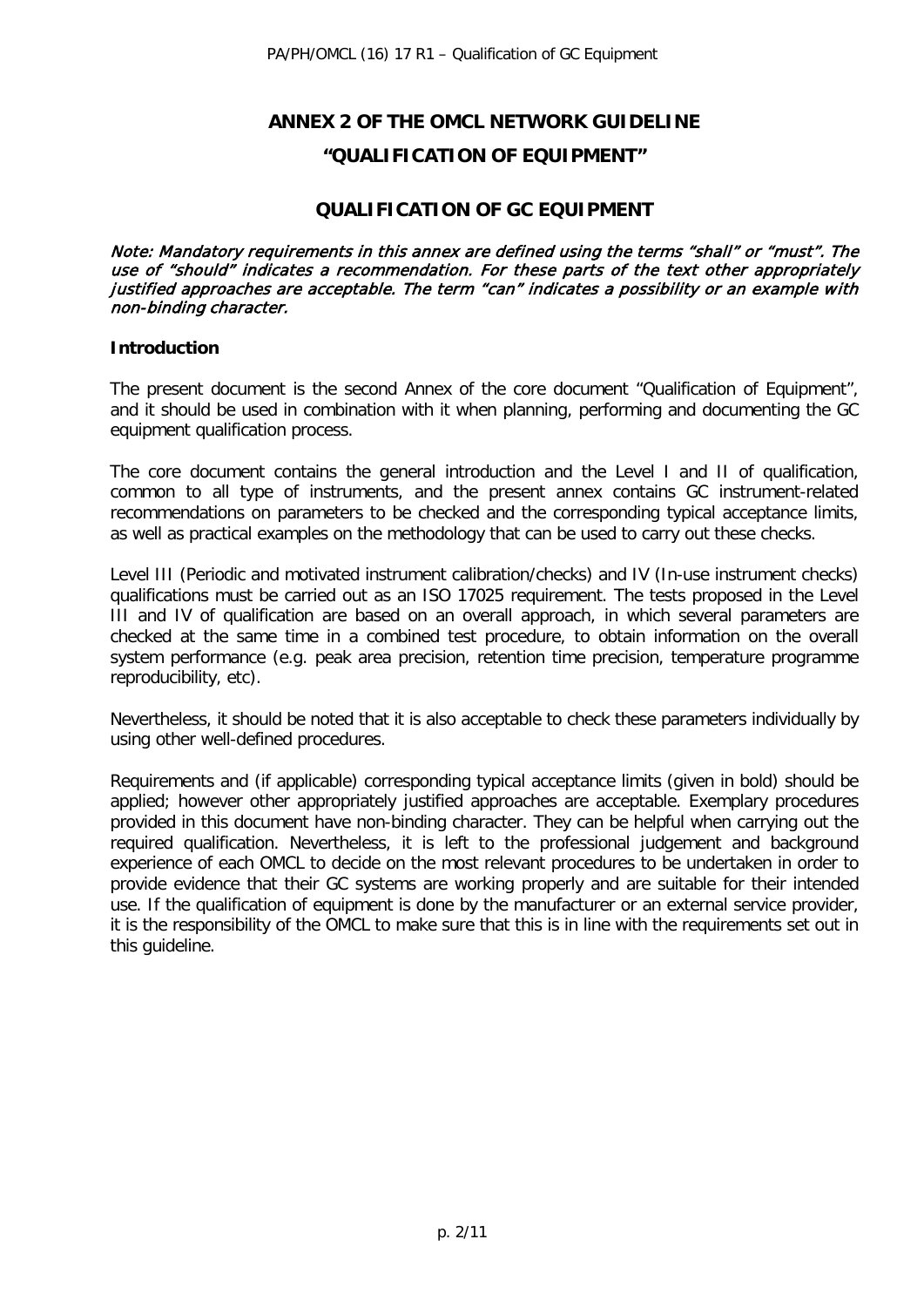# **TABLE III**

# **Level III. Periodic and motivated instrument checks**

# **Recommendations for GC instruments with FID and related typical acceptance limits**

| <b>Instrument</b><br>module | Parameter to be checked                                   | <b>Typical tolerance limits</b>                 |  |
|-----------------------------|-----------------------------------------------------------|-------------------------------------------------|--|
| 1. Inlet<br>system          | 1.1 Injector leak test                                    | Pressure drop $\leq$ 15 kPa<br>within 5 minutes |  |
|                             | 1.2. Pressure/flow accuracy and stability                 | Covered by overall test 1                       |  |
|                             | 1.3. Repeatability of GC injections (overall test 1)      |                                                 |  |
|                             | Peak areas:                                               |                                                 |  |
|                             | - In split mode                                           | $RSD \leq 3.0\%$                                |  |
|                             | - In split less mode                                      | $RSD \leq 3.0\%$                                |  |
|                             | <b>Retention times:</b>                                   | $RSD \leq 2.0\%$                                |  |
|                             | 1.4. Injector temperature accuracy and stability          | Covered by overall test 2                       |  |
|                             | 1.5. Carry-over (overall test 3)                          | $\leq 0.2\%$                                    |  |
|                             | Headspace injector                                        |                                                 |  |
|                             | 1.6. Repeatability of Headspace injections                |                                                 |  |
|                             | - Peak areas:                                             | $RSD \leq 5.0\%$                                |  |
|                             | - Retention times:                                        | $RSD \leq 2.0\%$                                |  |
|                             | 1.7 Vial heater temperature                               | $\pm$ 4 °C from set point                       |  |
| 2. Oven                     | 2.1. Repeatability of oven temperature<br>characteristics | Covered by overall test 2                       |  |
| <b>3. FID</b><br>detector   | 3.1. Linearity (overall test 3)                           | $r^2 \ge 0.999$                                 |  |
|                             | 3.2. Constant detector response                           | Covered by overall test 1 or 2                  |  |
|                             | 3.3. Noise                                                | See Paragraph 3.3                               |  |
|                             | 3.3. Drift                                                | See Paragraph 3.3                               |  |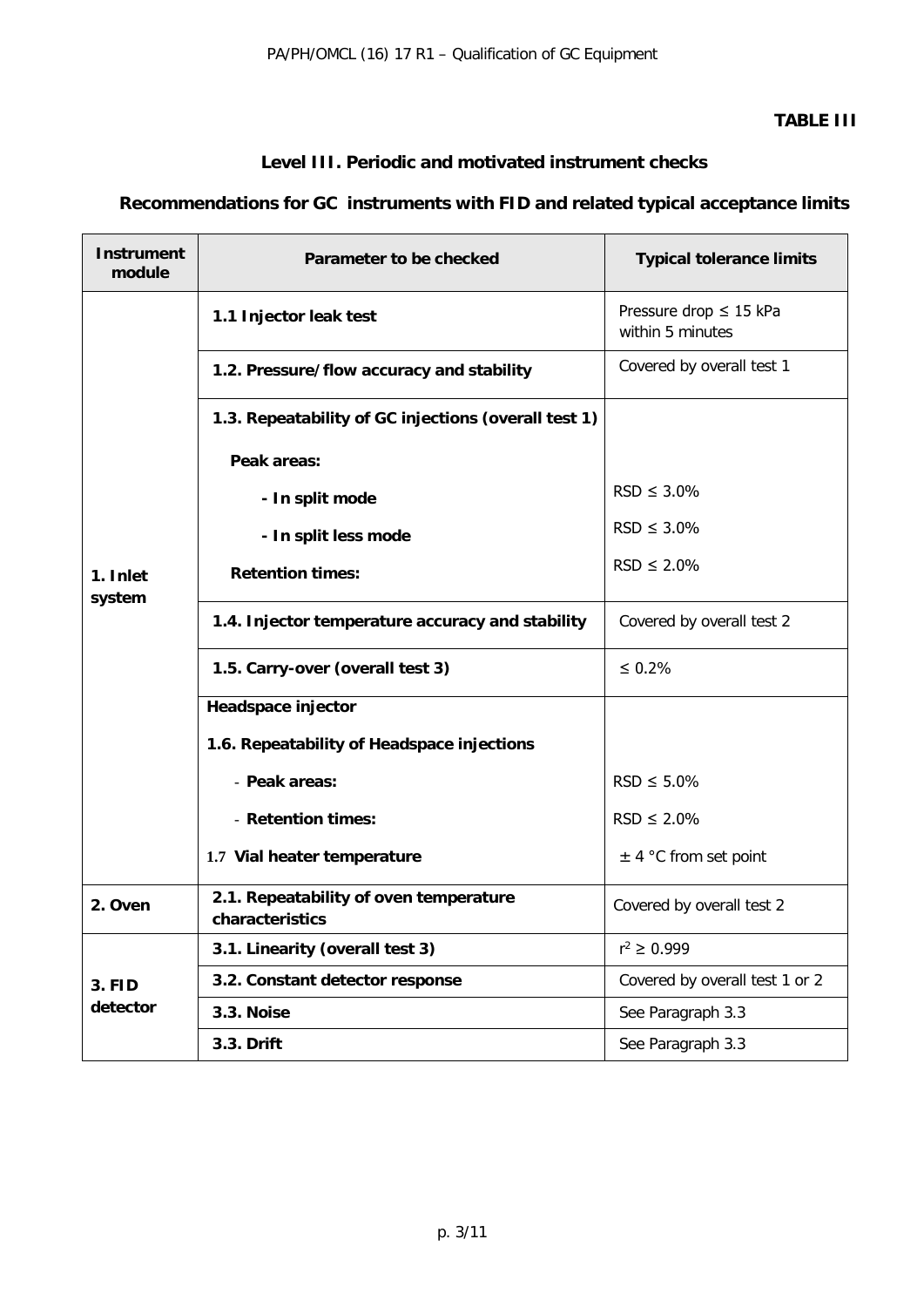# **Level IV. In-use instrument checks**

# **Recommendations for GC instruments with FID and related typical acceptance limits**

| Parameter to be checked                                               | <b>Typical tolerance limits</b>                                                              |  |
|-----------------------------------------------------------------------|----------------------------------------------------------------------------------------------|--|
| 1. System suitability check for the<br>method                         | According to Ph. Eur. or MAH dossier or<br>validated in-house method                         |  |
| 2. Peak area precision<br>- GC injections<br>- Headspace injections   | RSD $\leq$ 3.0% unless otherwise prescribed*<br>RSD $\leq$ 5.0% unless otherwise prescribed* |  |
| 3. Retention time repeatability                                       | $RSD \leq 2.0\%$                                                                             |  |
| 4. Sensitivity (where relevant, e.g.<br>for related substances tests) | According to Ph. Eur. or MAH dossier or<br>validated in-house method                         |  |

**\*** This is to be defined in conjunction with the target concentration of the analyte

All parameters given here should be checked when performing analyses **under the working conditions** for the actual sample determinations. Normally, the test and reference solutions to be prepared for this purpose are given as a part of the method.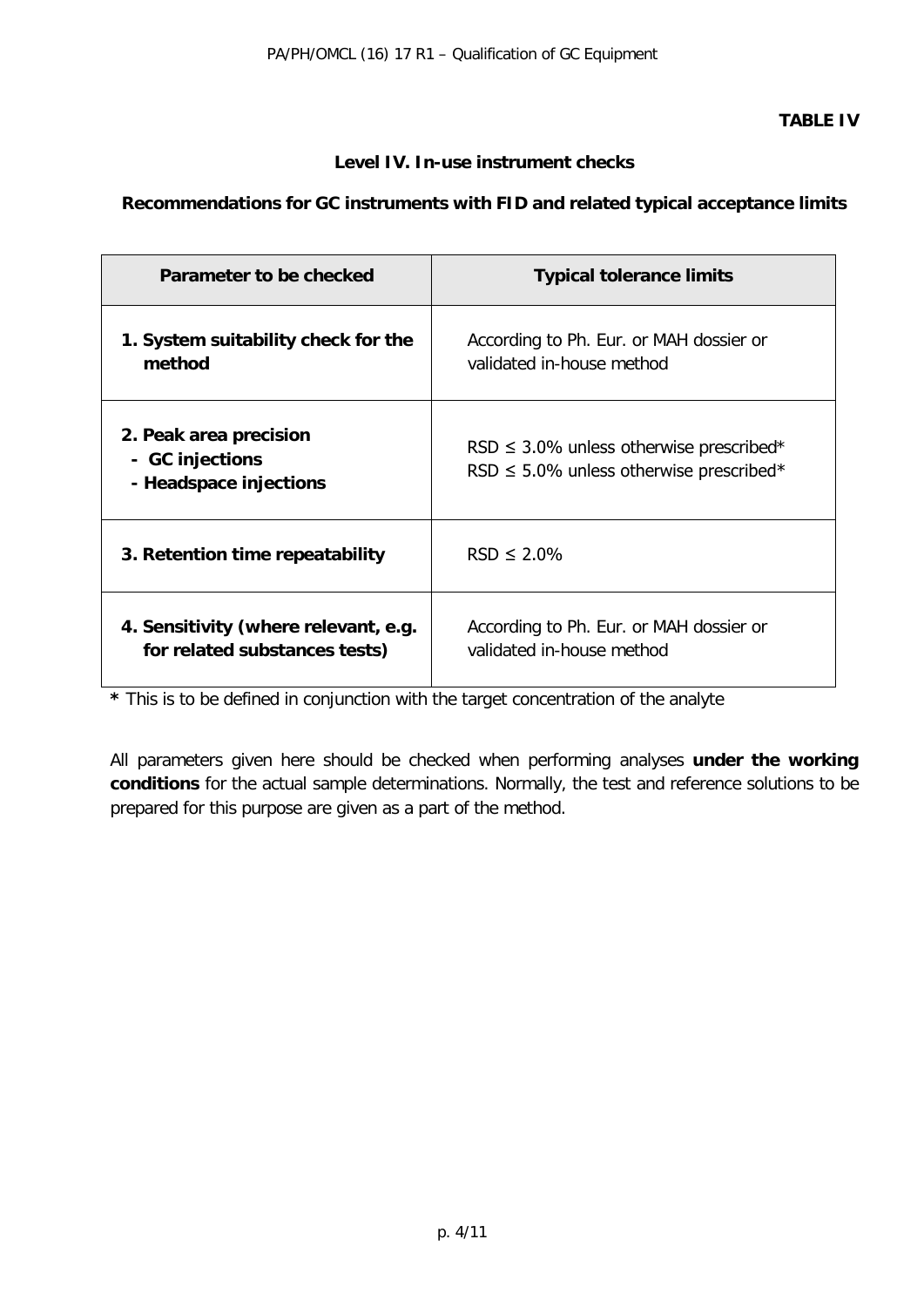# **Level III. Periodic and motivated instrument checks**

Practical examples of tests and their associated tolerance limits for several parameters related to the performance of the different modules of a GC are presented below.

These examples can be considered by the OMCLs as possible approaches to perform the Level III of the equipment qualification process: "Periodic and motivated instrument checks".

Several tests are proposed to check various parameters at the same time (overall tests). In order to run the tests in a more economical way, other suitable solutions can be used, as for example, the "Grob Test" mixture, available from different suppliers (e.g. Alltech, Sigma, Thames Restek). This commercial solution should be appropriate to the column material used.

It is recommended to run the overall tests by using always the same test column, exclusively dedicated to qualification purposes, to guarantee reproducible conditions.

# **1. INLET SYSTEM**

The following tests are proposed for the periodic and motivated check of the GC Inlet System.

#### 1.1. INJECTOR LEAK TEST

#### Method<sup>.</sup>

If not otherwise specified by the instrument manufacturer, the leak test is carried out according to the procedure laid down in the instrument manual or by the built in automatic leak check procedure of the instrument.

Otherwise use the test described below:

Disconnect the column from the injector and close the injector outlet with a sealed cap.

Close the septum purge and the bypass.

Adjust the flow and pressure controller to the maximal possible value of the pressure gauge.

Adjust the flow controller to zero.

Read the pressure after 1 minute and record the value.

Record the pressure after 5 minutes.

Limits: Pressure drop  $\leq$  15 kPa within 5 minutes.

#### 1.2. INLET PRESSURE/FLOW ACCURACY AND STABILITY

A direct measurement of these parameters was not deemed practical or necessary, but the optimal conditions of flow/pressure can be verified by the overall test 1.

Limits: refer to overall test 1.

#### 1.3. REPEATABILITY OF GC INJECTION

The verification of this parameter is covered by the overall test 1. This test is to be performed in both split **and** split less mode.

Limits: refer to overall test 1.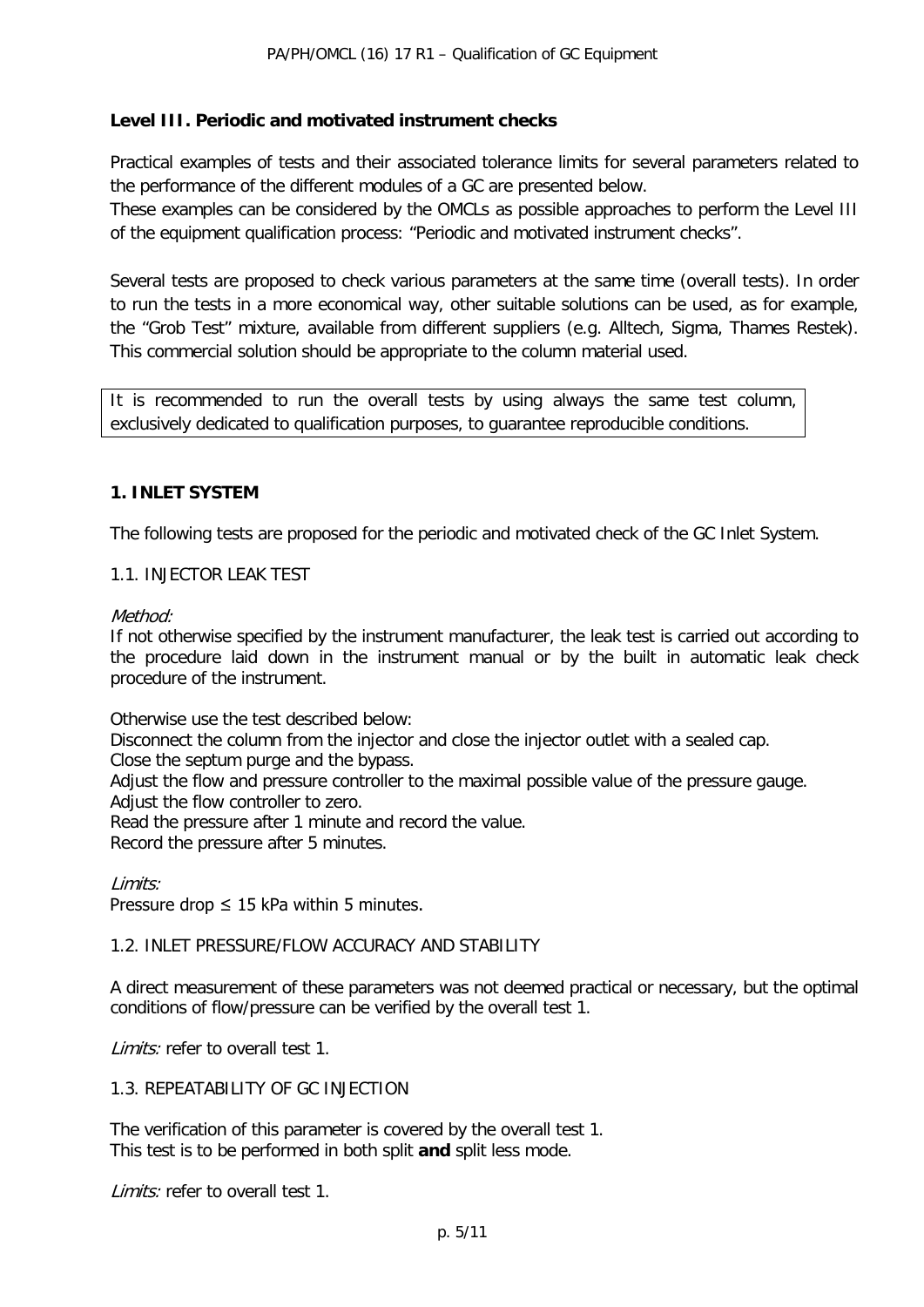### 1.4. INJECTOR TEMPERATURE ACCURACY AND STABILITY

Due to the fact that the temperature cannot be reliably measured without opening and modifying the system and due to the difficulties of introducing a probe inside this module, the verification of this parameter is considered to be covered by the overall test 2.

Limits: refer to overall test 2.

#### 1.5. INJECTOR CARRY OVER

After having injected the solutions for the linearity test of the FID detector, in increasing order, inject the blank and measure the peaks that correspond to the major peaks  $(=$  analytes) in the linearity solutions.

The verification of this parameter is covered by the overall test 3.

Limits: refer to overall test 3.

#### **HEAD SPACE INJECTORS**

#### 1.6. REPEATABILITY OF HEADSPACE INJECTIONS

Method:

The GC-HS operating conditions below are provided as an example, adjustments may be needed depending on the equipment used.

Test solution: 0.5% ethanol in water R (V/V)

GC-Settings: Column: 95% Dimethyl / 5% diphenylpoly siloxane 30 m x 0.25 µm; 0.25 mm (HP-5 was found suitable) Carrier gas: Helium Column Flow: 1.2 ml/min Injector temperature: 200 °C Split ratio: 1:50 Oven temperature: 40 °C isotherm Detector temperature: 250 °C Run time: 1.5 folds the retention time of the main peak Retention time: about 2.2 min

Headspace-Settings: Carrier pressure: 9.9 psi Vial pressure: 14.2 psi Shake: low Oven Temperature: 80 °C Loop Temperature: 90 °C Transfer line Temperature: 100 °C Vial size: 20 mL Volume of sample solution/vial: 5 mL Vial Equilibration Time: 15.0 min Inject Time: 1.0 min Loop Equilibration Time: 0.1 min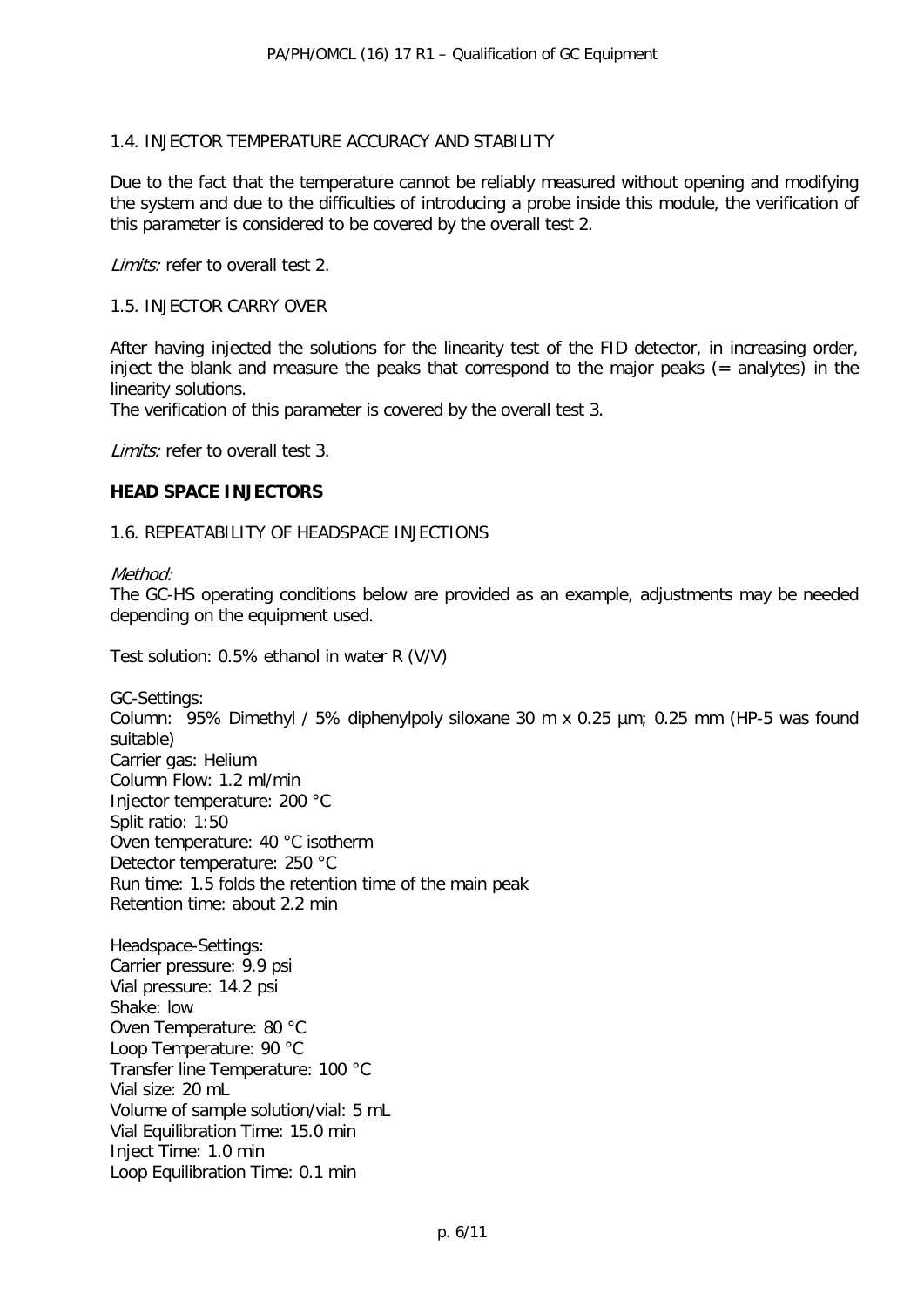Loop Fill Time: 0.5 min Vial Pressurization Time: 0.08 min

Carry out 6 consecutive injections of the test solution and calculate the RSD of the different peak areas and retention times.

#### Limits:

Peak areas: the RSD should be  $\leq 5.0\%$ Retention time: the RSD should be ≤ 2.0%

#### 1.7 VIAL HEATER TEMPERATURE

The heater temperatures are to be set up at values which depend on the operating conditions of the methods applied.

Suitable calibrated temperature devices are to be used.

Put the calibrated device in the oven of the head space compartment. Set the temperature at the required values. When equilibration is achieved, record the value displayed on the calibrated device.

*Limits:*  $\pm$  4 °C from set point

# **2. OVEN**

#### 2.1. REPEATABILITY OF THE OVEN TEMPERATURE CHARACTERISTICS

Due to the fact that the temperature cannot be reliably measured without opening and modifying the system conditions and that even when introducing a probe inside the oven, its location would not reflect the real temperature conditions at all points, the verification of this parameter is covered by the overall tests 2A and 2B.

Limits: refer to overall test 2.

#### **3. FID DETECTOR**

The following tests are proposed for the periodic and motivated check of the GC FID detector.

#### 3.1. FID DETECTOR LINEARITY

Increasing amounts of analyte are injected and a linear response should be obtained. The verification of this parameter is covered by the overall test 3.

Limits: refer to overall test 3.

### 3.2. CONSTANT FID DETECTOR RESPONSE

The proper and reproducible functioning of the FID can be demonstrated by checking the peak areas obtained from a pre-defined standard solution. The verification of this parameter is covered by the overall test 1 or 2.

Limits: refer to overall test 1 or 2.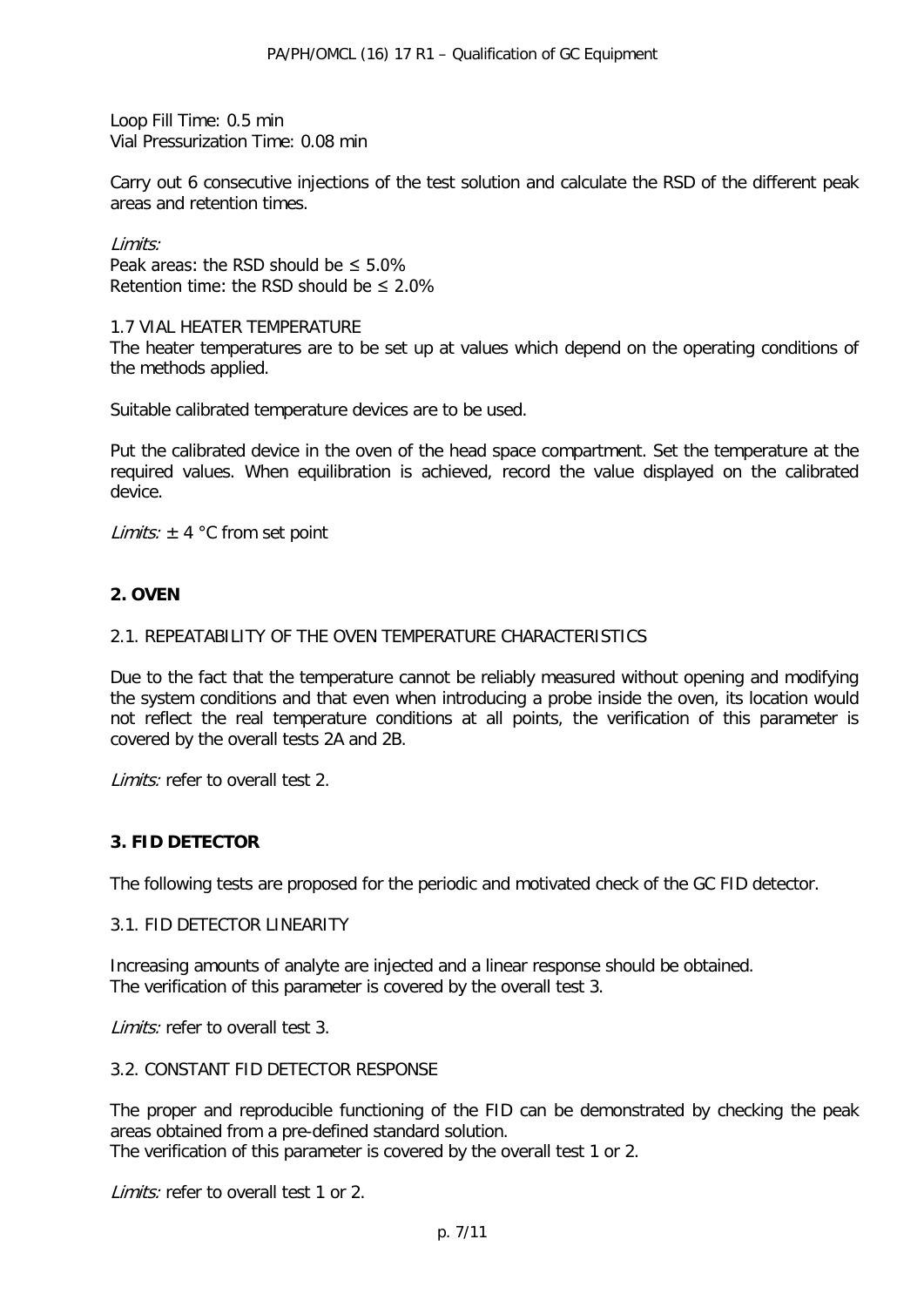# 3.3. FID DETECTOR NOISE AND DRIFT

If the instrument has a built-in automatic system for the verification of the noise and drift, follow the manufacturer's instructions and apply the defined acceptance criteria. Otherwise, use the test described below:

Settings: Column installed

Suitable flow, depending on column length/diameter No injection Oven temperature: 40 °C Detector on and heated at working temperature (270-300 °C)

#### Method:

After stabilisation of the system, record the signal for 15 minutes. Noise: evaluate 10 periods of 1 minute and calculate the mean value. Drift: evaluate the slope of the baseline over the 15 minutes.

#### Limits:

The acceptance criteria for these parameters have to be chosen in accordance with the instrument vendor's instructions and the intended use of the instrument. If no instructions are given, the user has to pre-define these acceptance criteria by taking into account the previous experience and the intended use of the instrument.

No fixed values can be pre-defined in this guideline due to the high variety of integration systems used and consequently the acceptance criteria may be expressed in different units (voltage, current, arbitrary units per time).

#### **OVERALL TEST 1**

The overall test 1 covers the following parameters:

- Pressure/flow accuracy and stability in the inlet system: Retention time repeatability
- Repeatability of injection: peak area precision
	- In split mode<br>- In split less m
	- In split less mode

The test may be combined with overall test 3.

#### **Split mode:**

Test solution: 1-octanol in n-hexane 1% (V/V).

Settings:

Column: 100% Dimethylpolysiloxane 30m x 0.32mm ID x 0.25µm film (SPB-1 was found suitable) Carrier gas: Helium Velocity: 25cm/sec Split: 1:100 Injection: 1µl Injector temperature: 220 °C Oven temperature: 100 °C isotherm Detector temperature: 300 °C Run time: 1.5 folds the retention time of the main peak Retention time of 1-octanol: about 5 min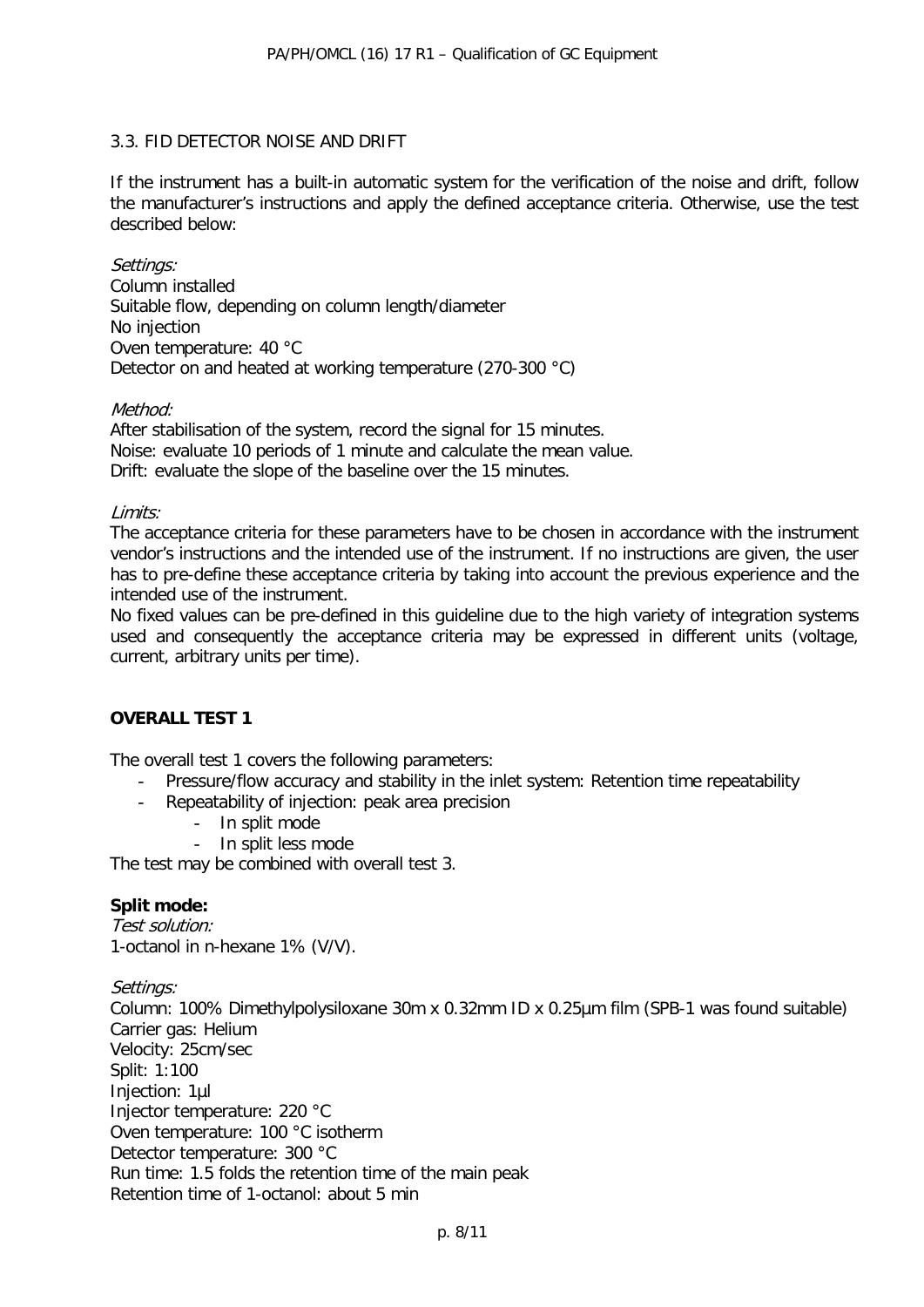# **Split less mode:**

Stock solution: 1-octanol in n-hexane 1% (V/V)

Test solution: Dilute 10 ml of the stock solution with n-hexane to 100 ml (corresponds to 1µl/ml of 1-octanol in n-hexane)

#### Settings:

Column: 100% Dimethylpolysiloxane 30m, 0.32mm ID, 0.25µm film (SPB-1 was found suitable) Carrier: Helium Velocity: 30cm/sec Split less injection: purge valve closed during 2 min Injection: 0.2µl of the test solution Injector Temperature: 220 °C Oven Temperature: Initial 60 °C for 4 min, 15 °C/min. up to 135 °C, final time 1min Detector temperature: 300 °C Runtime: 1.5 folds the retention time of the main peak Retention time of 1-octanol: about 8 min

#### Method:

Carry out 6 consecutive injections of the test solution and calculate the RSD of the different peak areas and retention times.

#### Limits:

Retention time repeatability: the RSD of the retention times should be  $\leq 2.0\%$ Peak area precision (split **and** split-less mode): the RSD of the peak areas should be ≤ 3.0%

# **OVERALL TEST 2**

The overall test 2 covers the following parameters:

- Injector, oven and detector temperature accuracy and stability: retention time repeatability

Two alternative tests are proposed:

Overall test 2A

Test solution: 0.035 ml 1-octanol 0.035 ml 2-octanone 0.035 ml 2,6-dimethylanilin 0.035 ml n-tridecane 0.035 ml n-tetradecane 35 mg n-eicosane dissolved in 50 ml Dichloromethane

Settings: Column: 100% Dimethylpolysiloxane 30m x 0.32mm ID x 0.25µm film (SPB-1 was found suitable) Carrier gas: Helium Velocity: 25 cm/s Split: 1:100 Injection volume: 1 µl Injector temperature: 220 °C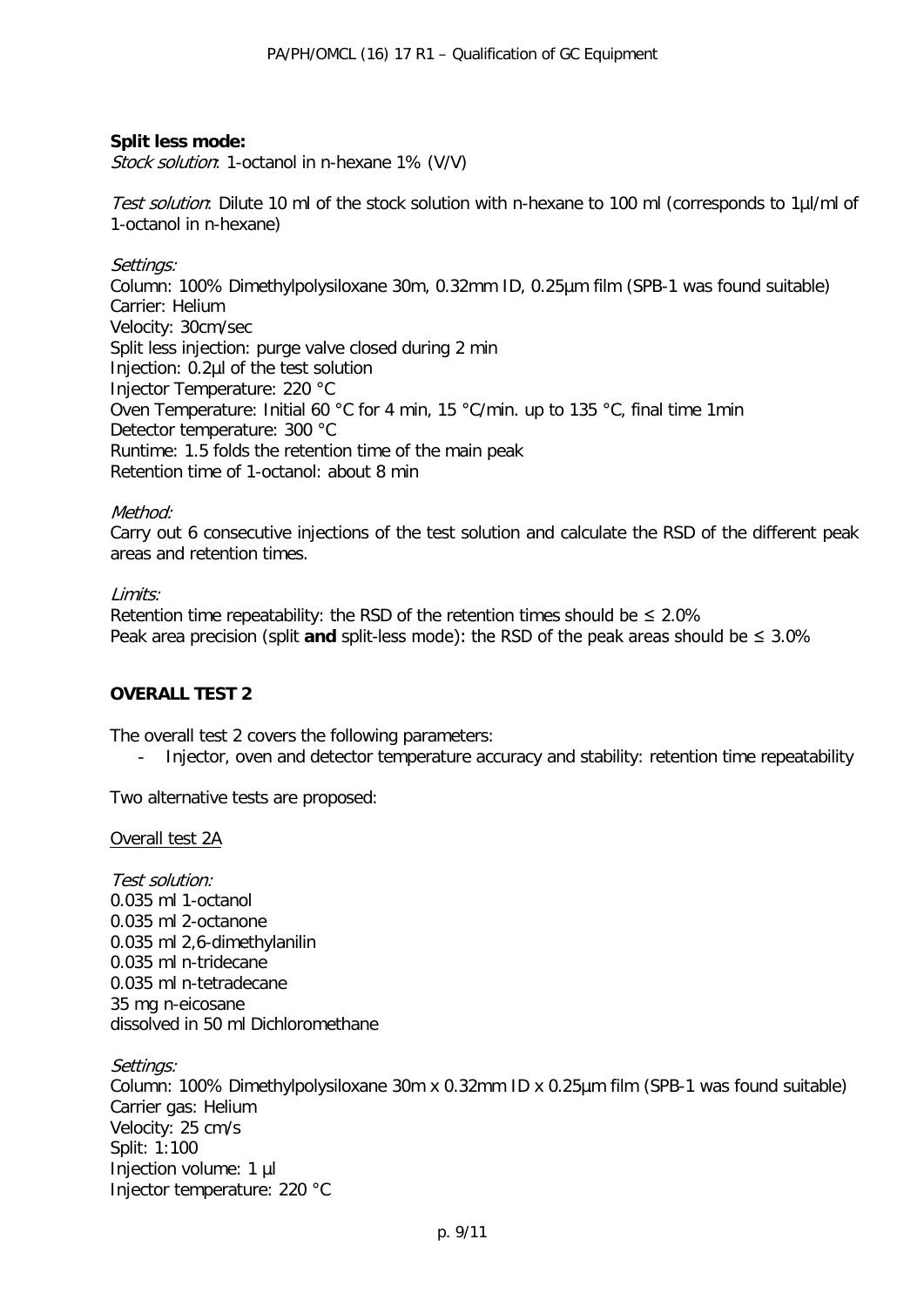Detector: FID Detector temperature: 300 °C Gradient programme: 60 °C (4 min), 5 °C/min, 270 °C (3 min)

# Method:

Inject the solution twice and calculate the relative retention (RR) times in relation to n-eicosane  $(RR = 1)$ 

The following table shows the approximately expected relative retention times.

| Analyte    | 1-octanol | 2-octanone | $2,6$ -dimethylaniline | n-tridecane | tetradecane |
|------------|-----------|------------|------------------------|-------------|-------------|
| <b>RRT</b> | 0.30      | 0.22       | 0.37                   | 0.52        | 0.60        |

Limits:

The RSD of each RR from two consecutive injections should be  $\leq 1.0\%$ 

# Overall test 2B

Test Solution: 1.0% (m/m) n-Nonane and Hexadecane in Tetradecane.

# Settings:

Column: 100% Dimethylpolysiloxane 25m x 0.32mm ID x 0.52µm film (Ultra-1 was found suitable) Injection volume: 1 µl Solvent: Tetradecane Oven temperature: 110 °C Gradient programme: 110 °C, 20 °C/min, 180 °C (final time: 3.5 min) Detector temperature: 250 °C Injector temperature: 200 °C

Detector: FID Flow rates: as defined by the instrument manufacturer Split ratio: 1:15 Split vent:  $30 \pm 3.0$  ml/min Septum purge: 3-5 ml/min

# Method:

Allow the system to equilibrate. Injection sequence:

- 1) blank (Tetradecane)
- 2) 6 replicates of the test solution. Calculate the mean of the retention times and peak areas and the relative standard deviation of n-Nonane and n-Hexadecane.

#### Limits:

Retention time repeatability: RSD of the peak retention times of the 6 replicates  $\leq 2.0\%$ Retention time (Rt) accuracy: for this example, the retention time ranges shown in the table below are proposed. Nevertheless, individual ranges should be predefined by the laboratory depending on the column used (e.g.  $Rt \pm 0.2$  min).